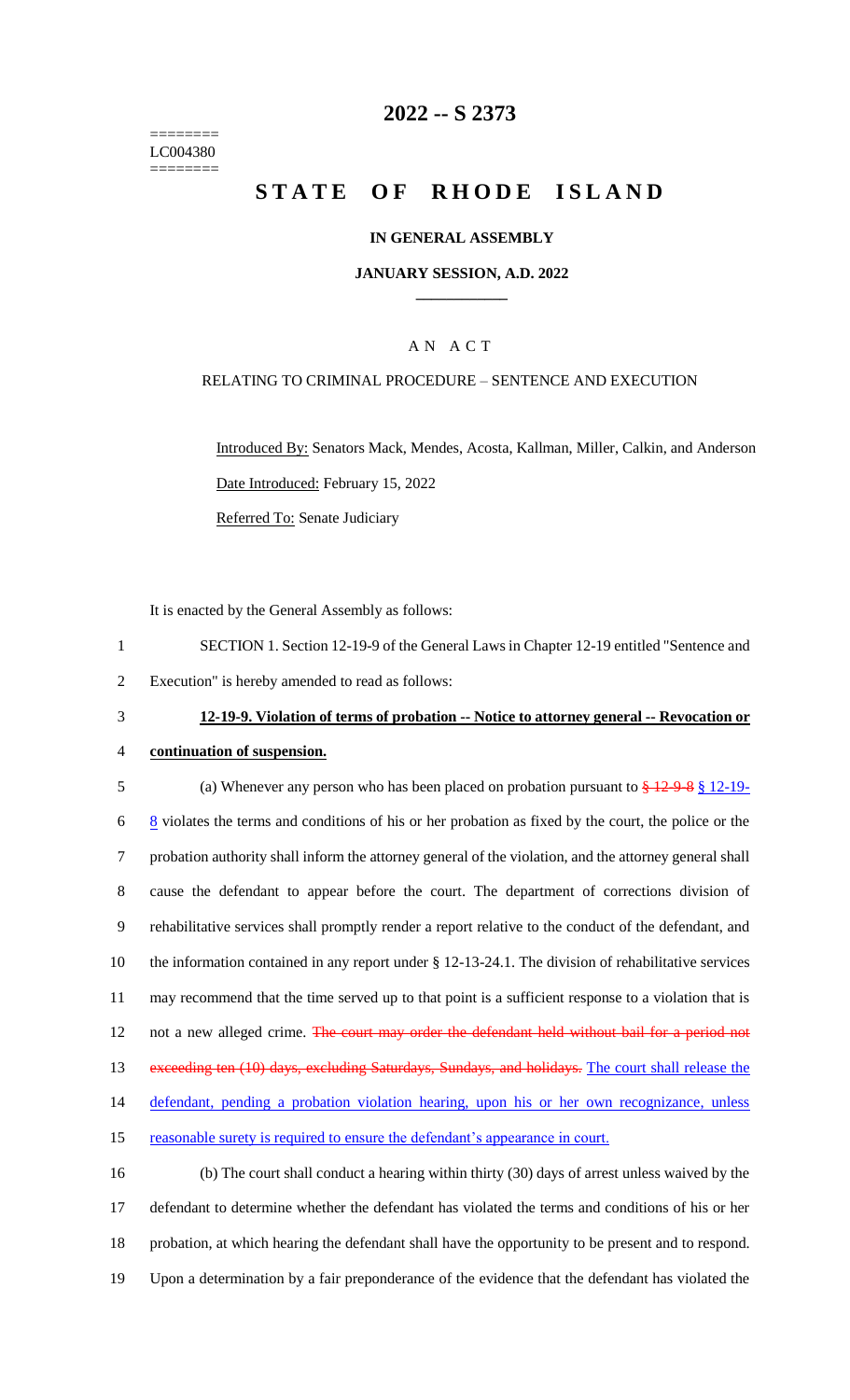- terms and conditions of his or her probation, the court, in open court and in the presence of the
- defendant, may:
- (1) Remove the suspension and order the defendant committed on the sentence previously
- imposed, or on a lesser sentence;
- (2) Impose a sentence if one has not been previously imposed;
- (3) Stay all or a portion of the sentence imposed after removal of the suspension;
- (4) Continue the suspension of a sentence previously imposed; or
- (5) Convert a sentence of probation without incarceration to a suspended sentence.
- (c) The court shall sentence for a violation under subsection (b) of this section in
- accordance with judicial sentencing benchmarks.
- SECTION 2. This act shall take effect upon passage.

#### ======== LC004380 ========